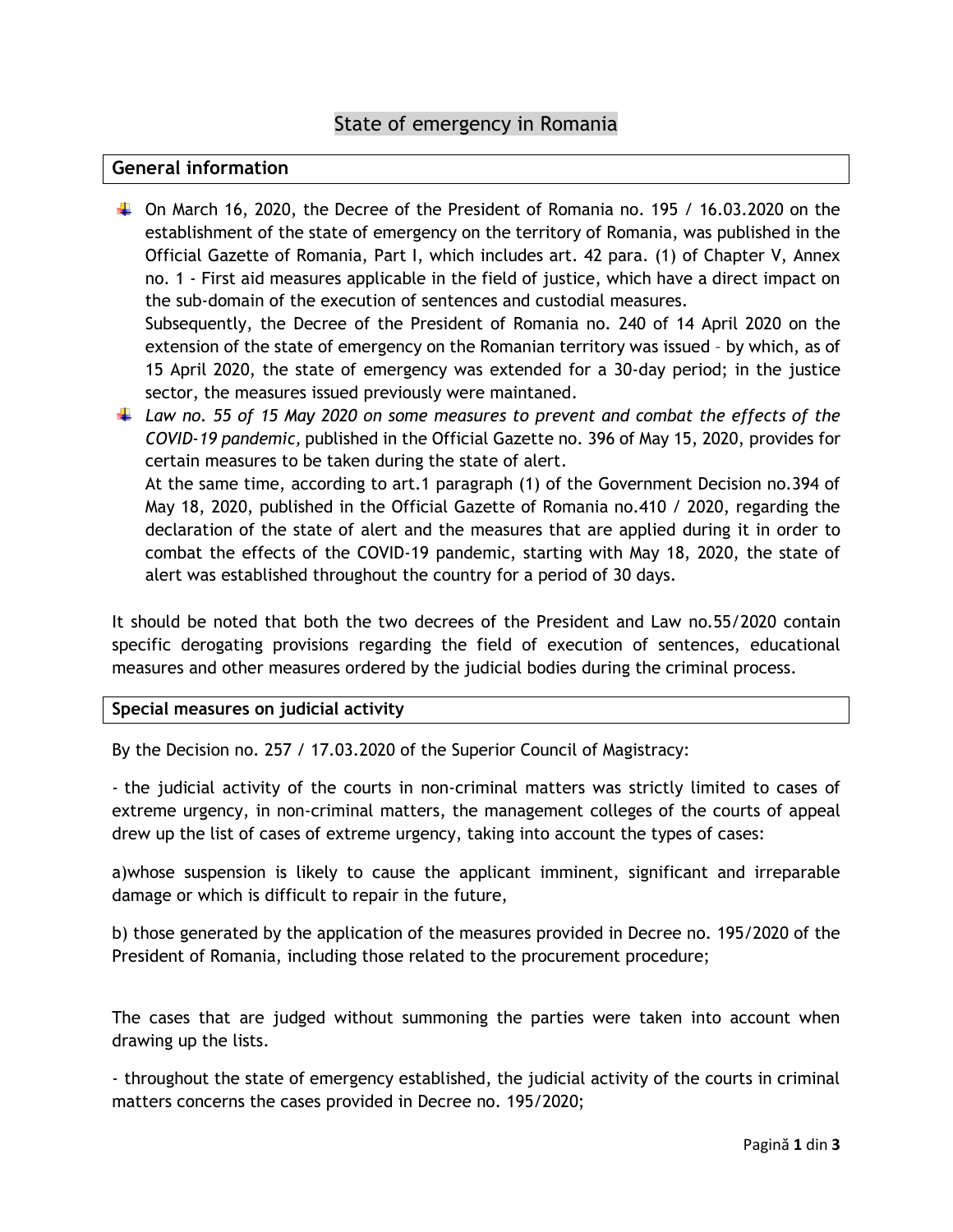- the entry into force of the decree did not prevent the pronouncing of the decision in the cases in which the postponement of the pronouncement was ordered or a term for pronouncing was established, according to the Code of Criminal Procedure or the Code of Civil Procedure;

- during the state of emergency, the procedure provided by art. 200 and art. 201 of the Code of Civil Procedure has been suspended;

- decisions drafted in other cases than those of extreme urgency are also communicated;

- the particulars regarding the suspended files according to the Decree no. 195/2020 were operated in the Ecris application;

- in non-criminal matters no stay of court proceeding was ordered;

- in criminal matters, the list of cases of extreme urgency, other than those provided in art. 43 para. (2) of the Decree no. 195/2020, which were to be tried during the state of emergency, was posted on the courts' own websites and also for informing the bar associations and prosecutor's offices.

By the Decision no. 417 / 24.03.2020 of the Superior Council of Magistracy:

- during the state of emergency, the judicial activity of the courts in non-criminal matters aimed at:

**At first instance courts**: -protection order, guardianship / curatorship, involuntary medical hospitalization, presidential ordinance, temporary suspension of the enforcement, approval of the enforcement, precautionary measures, insurance of evidence.

**At tribunals**: - suspension of the execution of the judgment, suspension of the provisional execution, measures for the protection of minors, precautionary measures, suspension of the enforcement, presidential ordinance, insurance of evidence, guardianship / curatorship, protection order, detention of the ship, suspension of execution of the administrative act, litigation regarding public procurement concerning medical products and other purchases in the area of state of emergency, application for summons regarding the insolvency of the legal person based on art. 66 para. (11) of Law no. 85/2014, conflicts of jurisdiction and procedural incidents in cases that are judged during the state of emergency, including applications for summons for rectification, clarification and completion of the decision, other requests for exceptional situations that may be considered of extreme urgency.

**At courts of appeal**: suspension of the execution of the judgment, suspension of the provisional execution, measures for the protection of minors, precautionary measures, presidential ordinances, preservation of evidence, suspension of execution of administrative act, litigation regarding public procurements regarding strictly medical products and other acquisitions in the field of state of emergency, case transfer, conflicts of jurisdiction and procedural incidents in cases judged during the state of emergency, including applications for rectification, clarification and completion of the decision, disputes regarding the regime of aliens, other requests concerning exceptional situations, which can be considered of special urgency.

- The courts were able to solve other cases in non-criminal matters which, according to the law, are judged without summoning the parties.